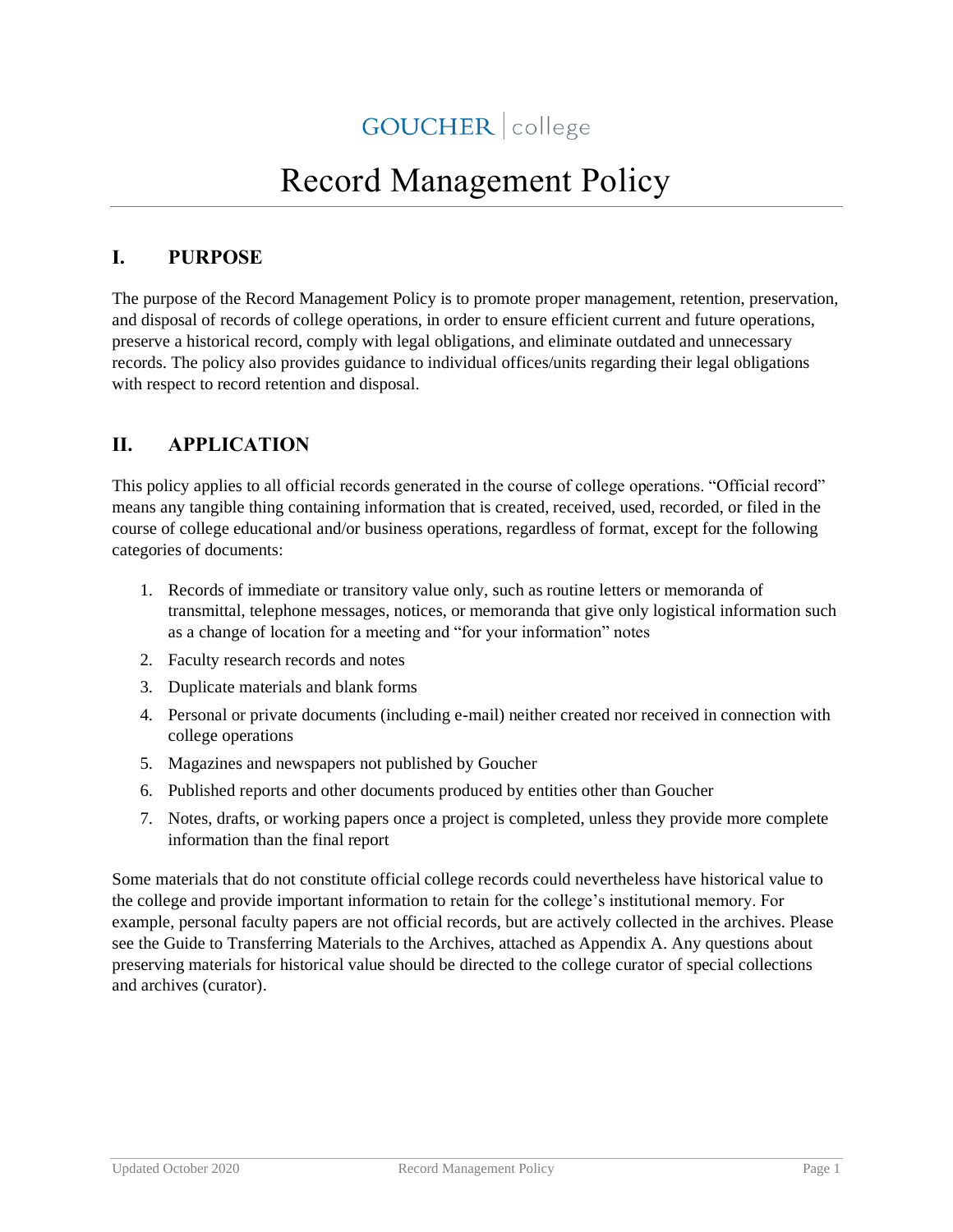### **III. ADMINISTRATION**

#### A. Responsible official

The Contract and Compliance Manager shall be responsible for reviewing and updating this policy on a regular basis to conform to legal standards, and for responding to questions about application of this policy in particular circumstances.

#### Responsibilities of curator of special collections and archives

The Goucher College archives serves as a repository for non-current official records and other records of the college that have enduring value. The archives preserves and makes accessible these records for legal, administrative, and research needs. Some records may be closed for 25 years or longer, depending on the nature of the records, and may only be used by permission. Once official records have met their retention schedule in an office on campus, they will either be disposed of or transferred to the archives for permanent retention. Some permanent records may be held at locations other than the archives, such as in the offices in which they were created. The curator will be responsible for managing the selection and transfer of records to the archives as well as access to and preservation of the records. The Guide to Transferring Materials to the College Archives, attached as Appendix A, provides helpful information for college departments on selecting and transferring records to the archives.

#### Responsibilities of Office Directors

Each office director, or designee, holds the following responsibilities under this policy:

- Develop and implement the office's record management practices to conform to this policy;
- Educate staff within the office to understand and implement this policy;
- Establish the appropriate level of confidentiality and security for specific types of records and ensure that the office maintains that level;
- Ensure the transfer to the archives of any records of historic value and/or documents that are to be maintained permanently;
- Ensure the destruction of inactive records that have no archival value upon passage of the applicable retention period..

### **IV. OWNERSHIP OF RECORDS**

With the exception of records owned by faculty members, staff, or students, official college records are, pursuant to the college's Intellectual Property Policy, the property of the college and not of the officers, faculty members, or staff who create them or to whom they are entrusted. All members of the community are responsible for maintaining the integrity and security of such records.

### **V. DISPOSITION OF RECORDS**

Certain official records must be retained for a specified time period as dictated in this policy. Once official records have met their retention schedule, they should be disposed of, unless they are of value to the archives. If official records are retained beyond their retention schedule, college resources may be unnecessarily used in managing and storing them. In addition, such records may be subject to disclosure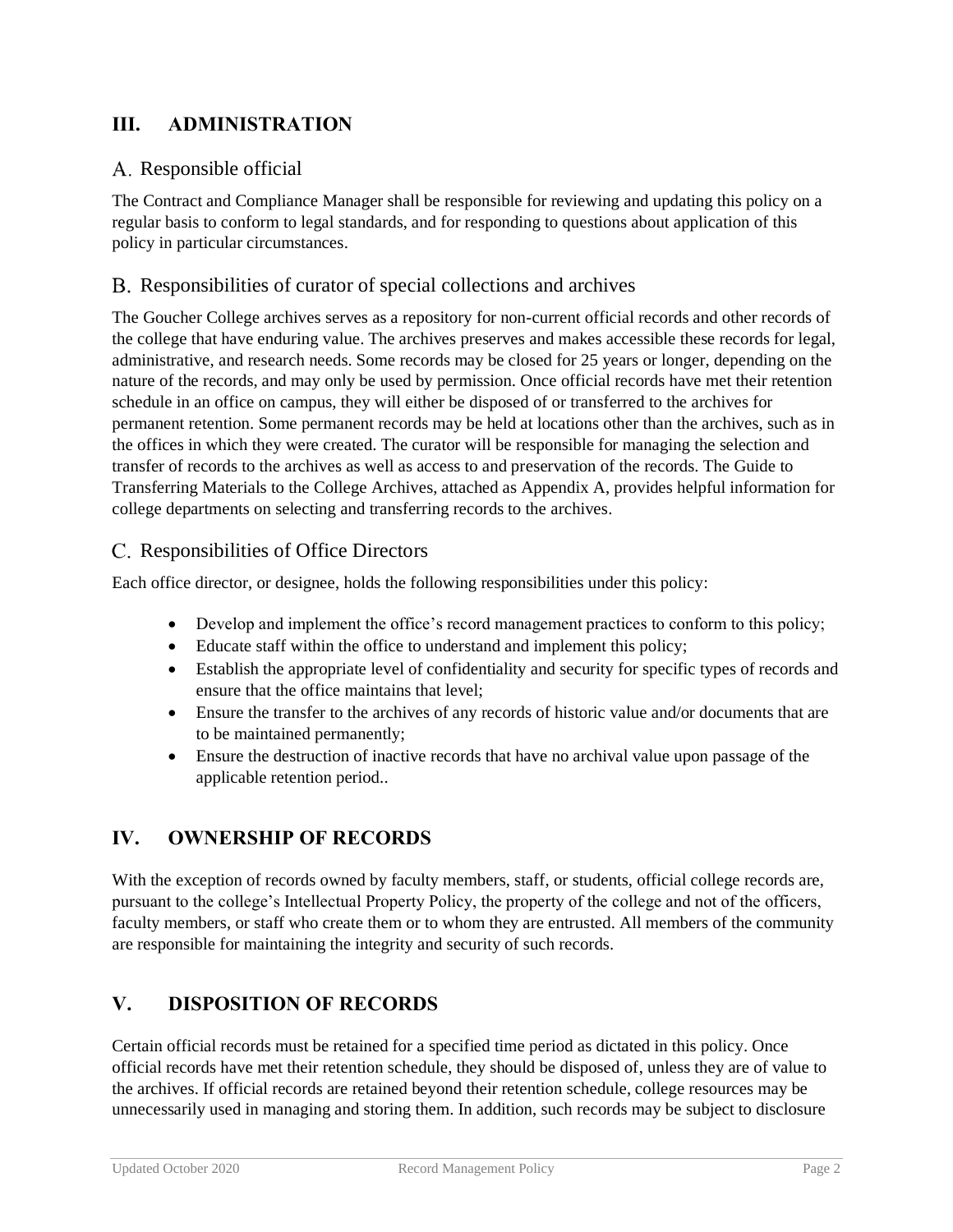(for example, pursuant to the Family Educational Rights and Privacy Act of 1974 (**FERPA**), or in litigation pursuant to a discovery request).

Offices should review the *Guide to Transferring Materials to the College Archives* and/or confer with the curator prior to disposition of any records that may have enduring value to the college. Authorization to dispose of official records is granted through the record retention schedule in this policy, which describes the most common types of records at Goucher and how long they must be maintained. Retention schedules for less common types of records or those that are unique to particular departments will be established in consultation with individual departments. State or federal law may determine the period that certain records must be kept.

Permanent Records. Permanent records are records that have historical, administrative, or research value to the college and will be kept indefinitely. The college curator assists in the identification and classification of permanent records, and ensures that they are transferred to the archives once they become inactive. Examples of permanent records include meeting minutes, architectural drawings, organization charts, real estate records, endowment agreements, student theses, selected faculty papers, college policies, and photographs of events and buildings.

Duplicate Copies. Most records will eventually have multiple copies in several offices and departments at the college. There is only one "official copy" of any record, and the individual in the office designated by the department chair or director to hold the "official copy" is the official custodian and is responsible for the record's retention and possible classification as an archival record. Copies may be kept as long as they are useful. For example, the Provost's Office is the "official custodian" of academic search files. All other copies of materials related to a search may be destroyed when no longer needed. The Provost's Office is responsible for retaining the record for the period required by law, or longer if appropriate, and for transferring the record to the Archives, if appropriate. Whenever an office or person is designated as the official custodian of a document (pursuant to the schedule below) all other offices should consult with the official custodian before destroying copies of records that the official custodian is maintaining.

Destruction Methods. Destruction includes:

- Recycling is generally appropriate for all non-confidential paper documents, including public documents of other organizations, magazines, annual reports, newsletters, announcements, and drafts of policies or other memos which are not confidential.
- Shredding, using a cross-cut or strip shredder, should be used for all documents that should not be read by others after they are no longer needed. This is essential for any document containing personal information, information that is protected student information under FERPA, health-related information, or financial information.

Suspension of Record Destruction. In the event of a governmental audit, investigation, or pending litigation, record disposal may be suspended at the direction of the legal counsel. For this purpose, the legal counsel should be informed of any situation that might give rise to legal action as soon as the situation becomes apparent.

Document Destruction Record. A Document Destruction Record (DDR), in a form attached as Attachment B, must be completed whenever official records are destroyed pursuant to this policy. The DDR may include categories of documents, rather than individual documents. DDRs shall be maintained in the office where the destroyed records were generated.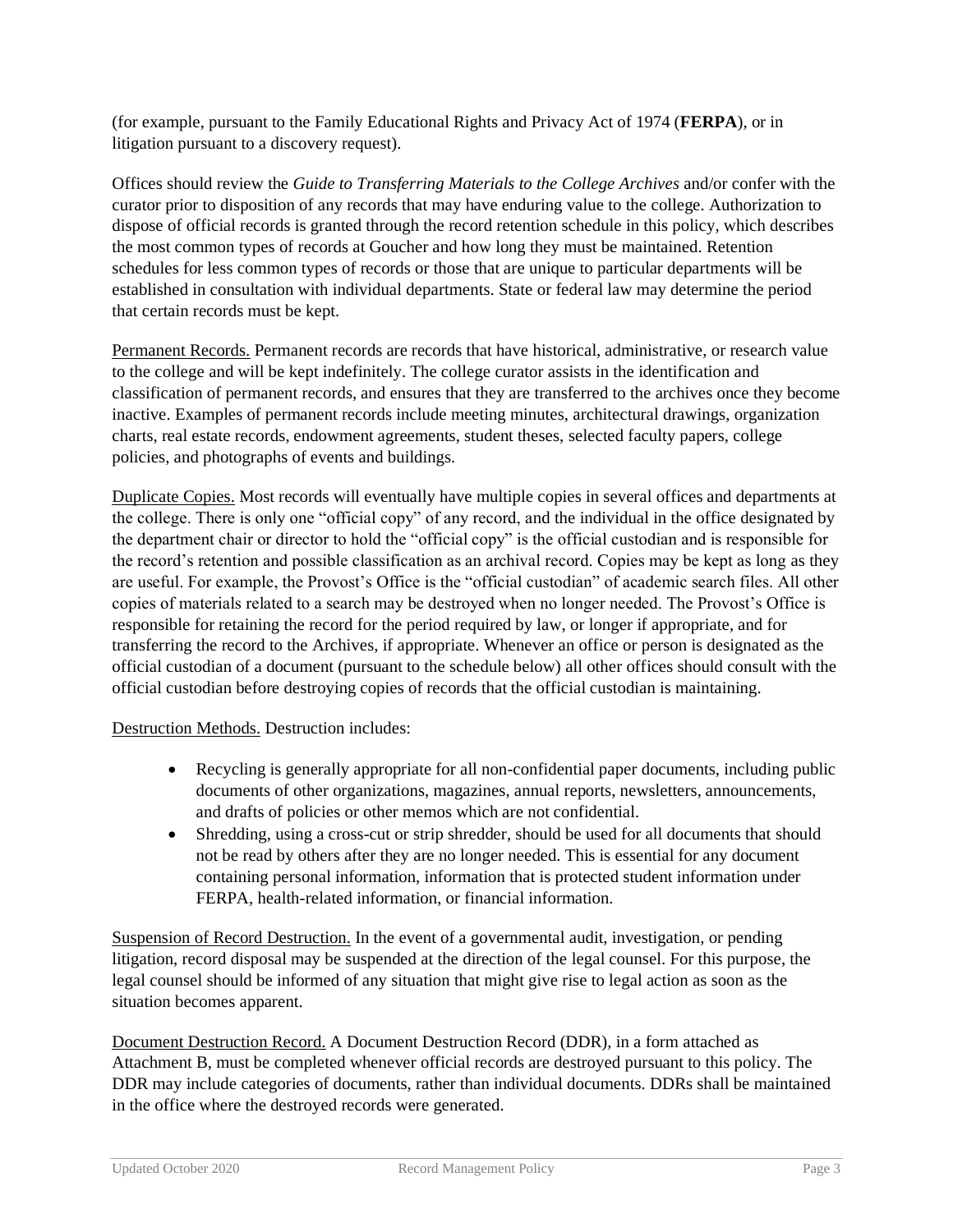### **VI. ELECTRONIC RECORDS**

Many official records are created and maintained in an electronic format. These include documents in the cloud, or on a computer hard drive, email and its attachments, and documents that have been scanned and reside on CDs or on other removable storage media. File maintenance of these records requires coordination among the places where they are stored—hard-drives on desk tops, laptops, on shared drives (network systems), and on removable storage media.

An electronic file that has permanent value to the college should be retained in the college's centralized recordkeeping system, rather than on a personal desktop computer, which is not designed for the permanent retention of records. All data on the college's server is backed-up regularly in order to ensure business continuation in the event of a disaster or crisis. Therefore, individual offices only need to retain their copies of electronic records if they are useful for day-to-day business. One notable exception involves special compilations of data that offices or departments may create using data from Power Campus. Because of the way data is preserved or changed over time, it may not always be possible to recreate a compilation of data in the future. Any report created from special compilations, as opposed to merely printing data from the system, should be retained by the office or department creating it as the official copy.

Some offices, academic departments, or units have created electronic data systems by purchasing software to help manage a specific database for research or other purposes. If it is determined that the records created by that database should be maintained for a specific period or should be permanently retained, the maintenance of the software license and the availability of it can be very important. Before purchasing or using specialized software for these purposes, the official custodian should discuss with Information Technology the purchase and any agreement needed in order to back up the data system.

All college faculty and staff entrusted with electronic data must adhere to these practices:

- Appropriately secure data and keep it inaccessible to non-approved users when not in use;
- Use, retain, and dispose of data consistent with this policy for paper copies of records;
- Develop policies for the appropriate and frequent back-up of data systems and their storage in locations that will keep them available in the event of a disaster affecting the original data system;
- Dispose of electronic documents containing private or confidential data properly, which means erasing hard drives and disks so that the data are not retrievable;
- Consult with Information Technology Services staff on how to properly erase hard drives is vital before computers are transferred to other users or discarded;
- Treat electronic mail like any other electronic record. Mail that has information that should be retained according to a retention schedule should either be printed and filed as would any other paper record or saved to an archived electronic file.

### **VII. PROTECTION OF VITAL RECORDS**

One part of the college's records management program is the identification and protection of vital records. A record is vital when: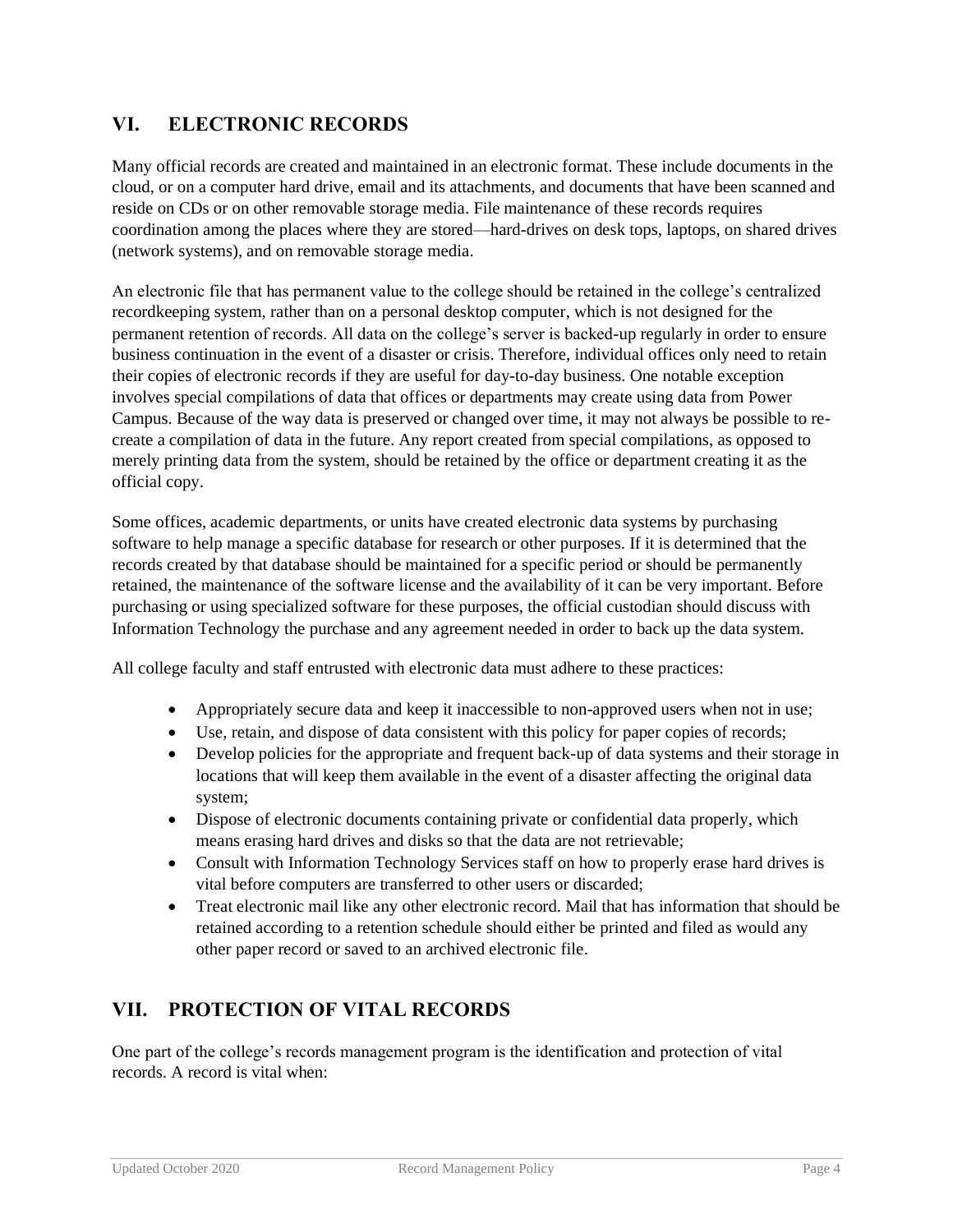- 1. The re-establishment of an authentic replacement of a lost or unavailable record would be impossible or prohibitively difficult; and
- 2. Permanent loss of the record would abridge, jeopardize, or otherwise have a major negative impact on a significant right of an individual, a significant right or asset of the college, or the performance of an essential function of the college.

Guidelines for the protection of vital records can be found in the college's Vital Records Management Policy.

### **VIII. RETENTION PERIODS**

The Retention Schedule below lists the most common types of records at the college with a required retention period. Almost every department or office in the college will have records that are not on the retention schedule but should be retained. Questions about such documents should be addressed to the Contract and Compliance Manager and types of documents will be added to the schedule as appropriate.

The stated retention periods are a minimum time for which records should be retained. Generally, records should be destroyed at the end of these periods or longer, if required by federal, state or local law. In some cases, records may be transferred to the archives at the end of the retention period, as indicated in Appendix A.

ACT = while active, employed, or enrolled PERM = permanent SOL = Statute of Limitations  $V =$  vital record

### **IX. DOCUMENT RETENTION PERIOD**

### ALUMNAE/I AFFAIRS AND DEVELOPMENT

| Alumni records (individual files)                                                             |  |
|-----------------------------------------------------------------------------------------------|--|
| Gift records                                                                                  |  |
|                                                                                               |  |
|                                                                                               |  |
|                                                                                               |  |
| (some correspondence may be appropriate for the Archives; consult curator)                    |  |
|                                                                                               |  |
| Sponsored research files                                                                      |  |
| Includes correspondence with the funder (electronic, hard copy, and/or report of              |  |
| significant phone calls), pre-award submission, award notification, and post-award documents, |  |
|                                                                                               |  |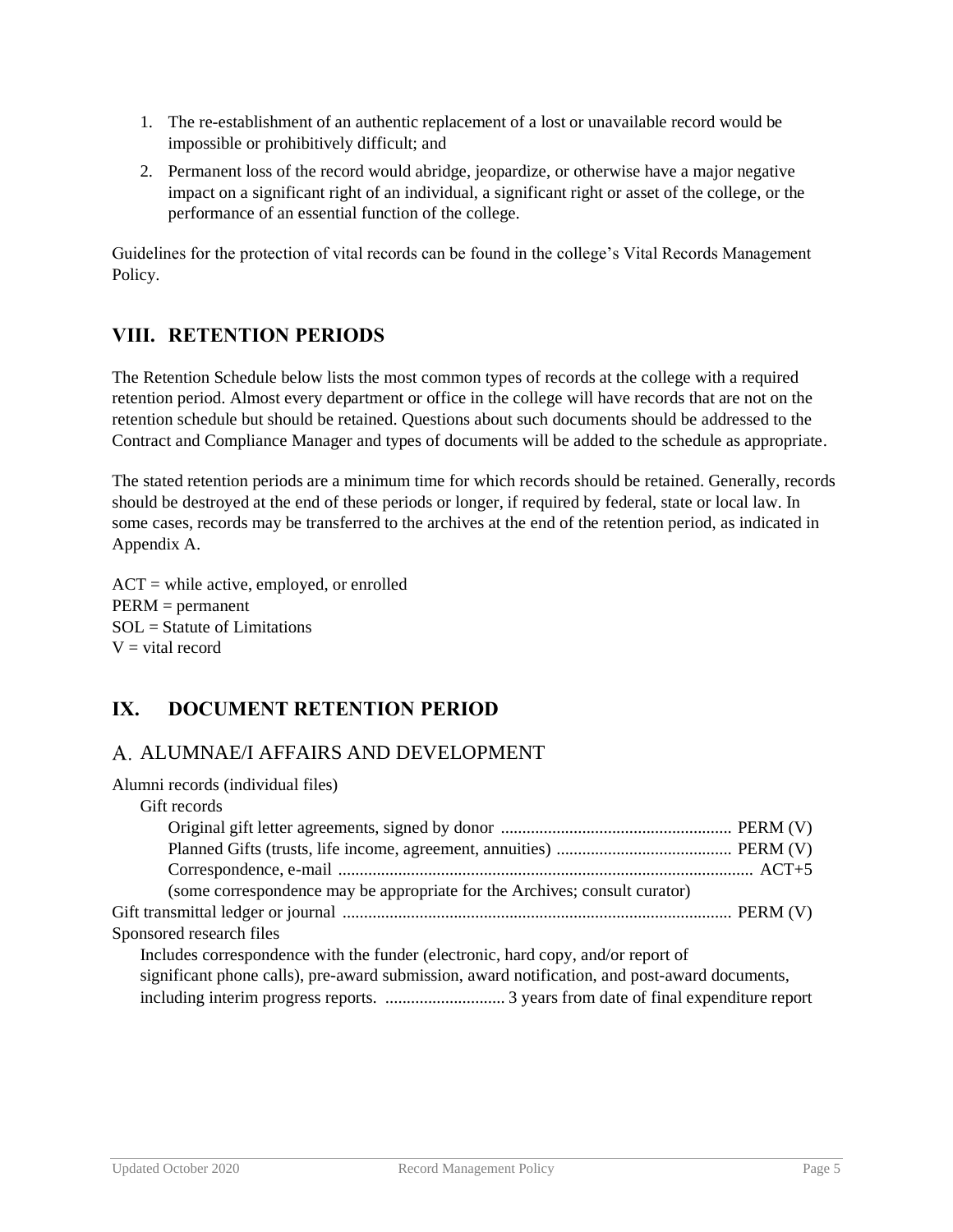### **B. ADMISSIONS**

#### APPLICATION MATERIALS FOR STUDENTS WHO ENTER<sup>1</sup>

#### APPLICATION MATERIALS FOR STUDENTS WHO ARE REJECTED, WAIT-LISTED, OR ACCEPTED BUT DO NOT ENTER

### AFFIRMATIVE ACTION/EQUAL OPPORTUNITY [Human Resources, Legal Counsel, Institutional Research]

| Internal Discrimination/Harassment Complaints, Investigations and Findings |  |
|----------------------------------------------------------------------------|--|
|                                                                            |  |
|                                                                            |  |

#### ASSOCIATE PROVOST FOR UNDERGRADUATE STUDIES

| Individual student files regarding violations of Academic |  |
|-----------------------------------------------------------|--|
| <b>Honor</b> Code                                         |  |
|                                                           |  |
|                                                           |  |
| Petitions $ACT + 5$                                       |  |
|                                                           |  |
|                                                           |  |
|                                                           |  |

<sup>&</sup>lt;sup>1</sup> The information on student records was adapted from Retention of Records: A Guide for Retention and Disposal of Student Records, American Association of Collegiate Registrars and Admissions Officers (1987).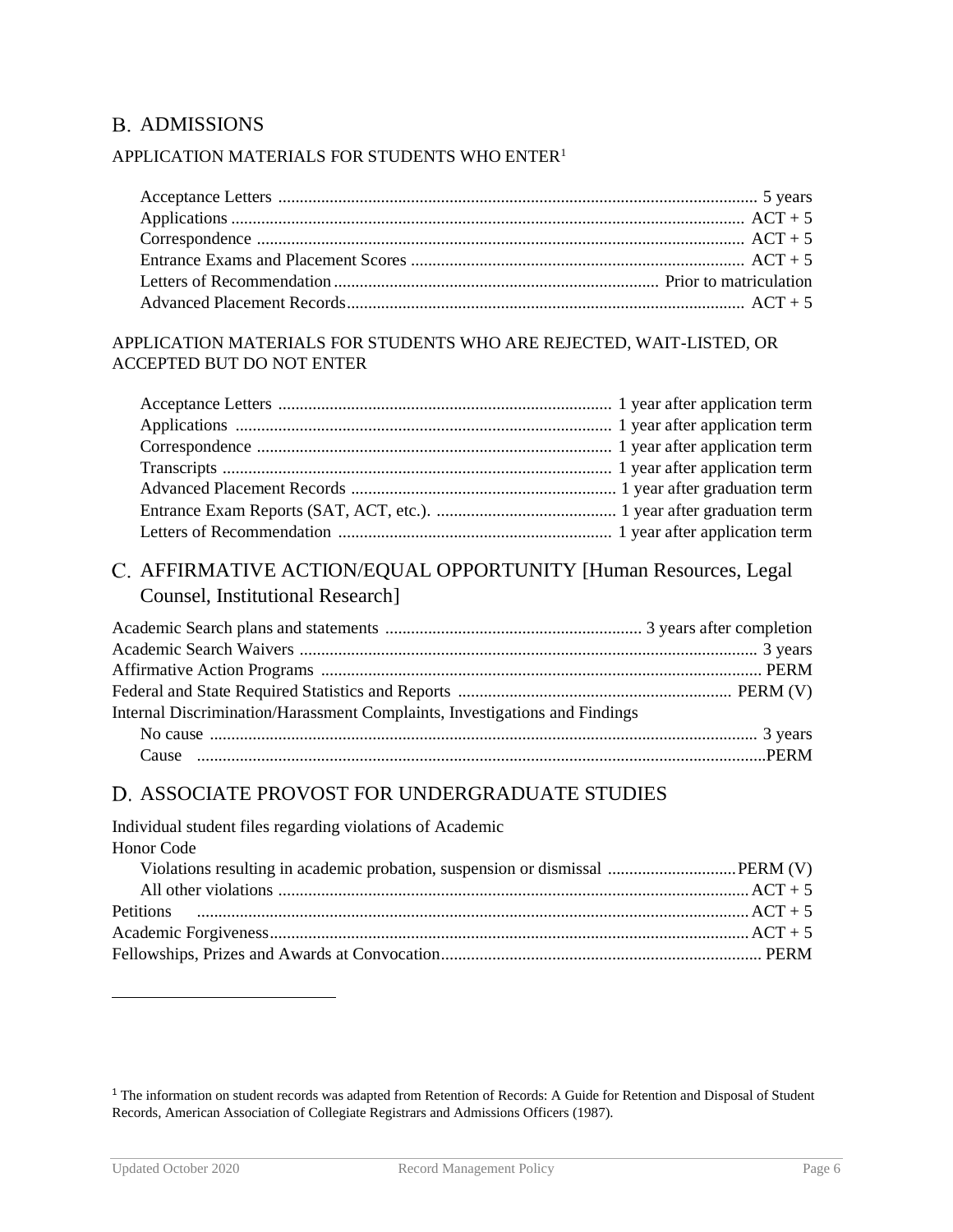### ATHLETICS

| Records, including photographs, awards, etc. |  |
|----------------------------------------------|--|
|                                              |  |
|                                              |  |

### F. BURSAR

#### G. CAREER EDUCATION OFFICE

|--|--|--|--|--|

#### H. COMMUNICATIONS

#### INSTITUTIONAL PUBLICATIONS

(These should be retained by individual offices as long as needed. Two copies of each should be sent by the Office of Communications to the archives for permanent retention.)

- Alumni Newsletters
- Alumni Directories
- Annual Report
- Bulletins and Course Catalogs
- Student Newspapers
- Institutional Newspapers/Newsletters
- Student Directories
- Employee Directories
- College Press Publication List

#### RECORDINGS/PRESS RELEASES

Two copies of records of significant events at the college should be sent to the archives for permanent retention, including, but not limited to, photos, recordings, and press clippings.

#### WEBSITE

Because web sites have replaced many publications, they are a significant archival record of the college and its operation. The college's webmaster or director of web services will create an annual archive of Goucher's main website (www.goucher.edu) and provide to the College Archives for permanent retention. The archive will be provided via a cloud-based storage solution, shared network drive, or by DVD-ROM. The college currently uses a Content Management System (CMS) that stores previous versions of web pages on Goucher's main website (www.goucher.edu) dating back to August 2017. Those web pages can be restored or retrieved as requested. Web editors are also encouraged to keep and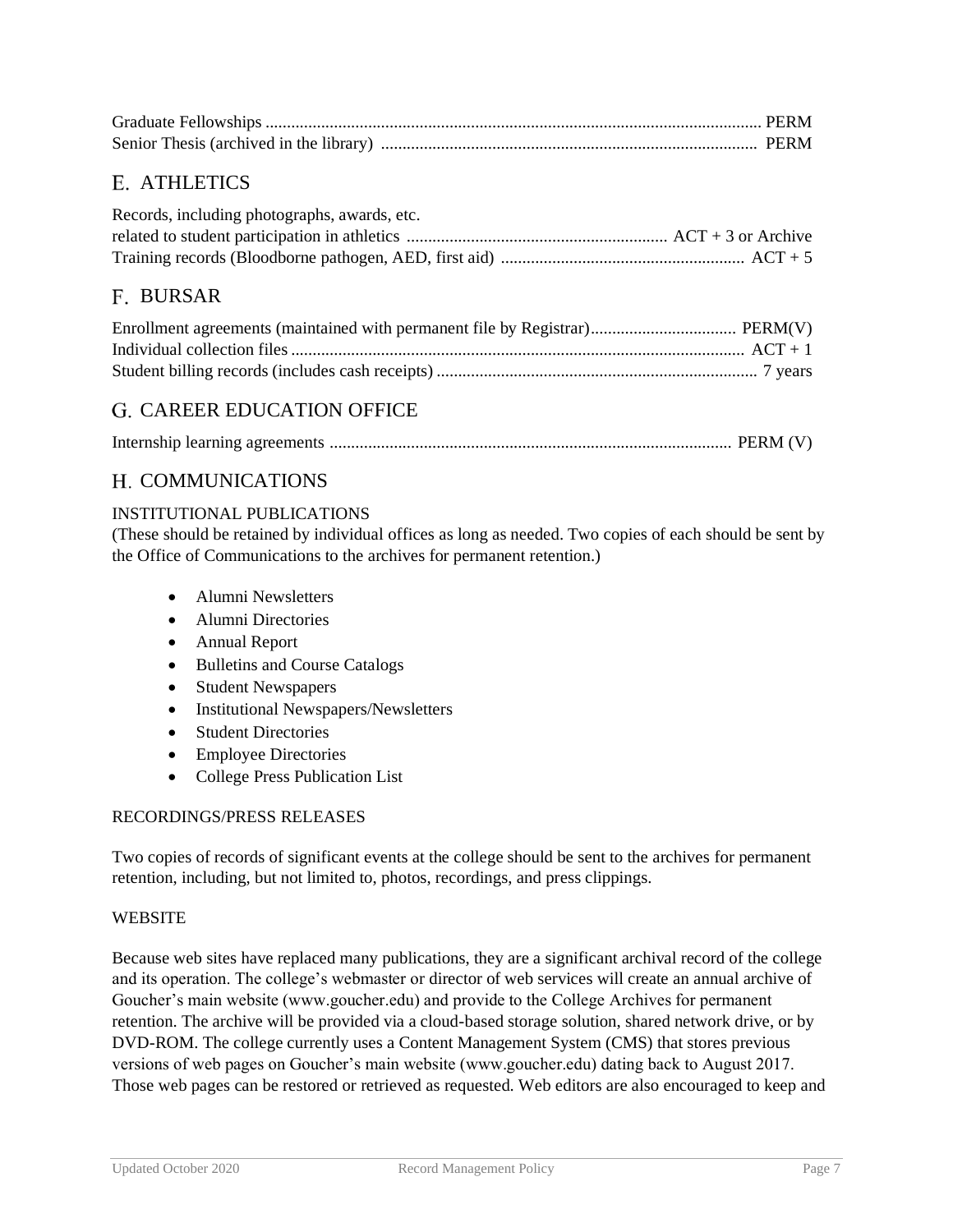maintain personal copies of all documents that they upload to Goucher's website, so that they have a version history for reference.

### I. DEAN OF STUDENTS

Individual student disciplinary files

| Violations resulting in expulsion, suspension, or revocation or withholding of degree  PERM(V)          |  |
|---------------------------------------------------------------------------------------------------------|--|
|                                                                                                         |  |
| Individual student medical issue files                                                                  |  |
|                                                                                                         |  |
| Note: duplicates of the above records maintained in other offices should be destroyed after the student |  |
| leaves the college or graduates                                                                         |  |

### FACILITIES/FMS RECORDS

| <b>Motor Vehicle Records</b>                                                       |  |
|------------------------------------------------------------------------------------|--|
|                                                                                    |  |
|                                                                                    |  |
|                                                                                    |  |
|                                                                                    |  |
|                                                                                    |  |
|                                                                                    |  |
| Laboratory Practices (standard operating procedures, lab inspections maintained by |  |
|                                                                                    |  |
|                                                                                    |  |
|                                                                                    |  |
|                                                                                    |  |
|                                                                                    |  |
|                                                                                    |  |
|                                                                                    |  |
| <b>MSDS</b>                                                                        |  |
|                                                                                    |  |
|                                                                                    |  |

### K. FACULTY

| Academic program materials, including curricula,                     |  |
|----------------------------------------------------------------------|--|
|                                                                      |  |
| Personal faculty papers                                              |  |
| See attached Guide to Transferring Materials to the College Archives |  |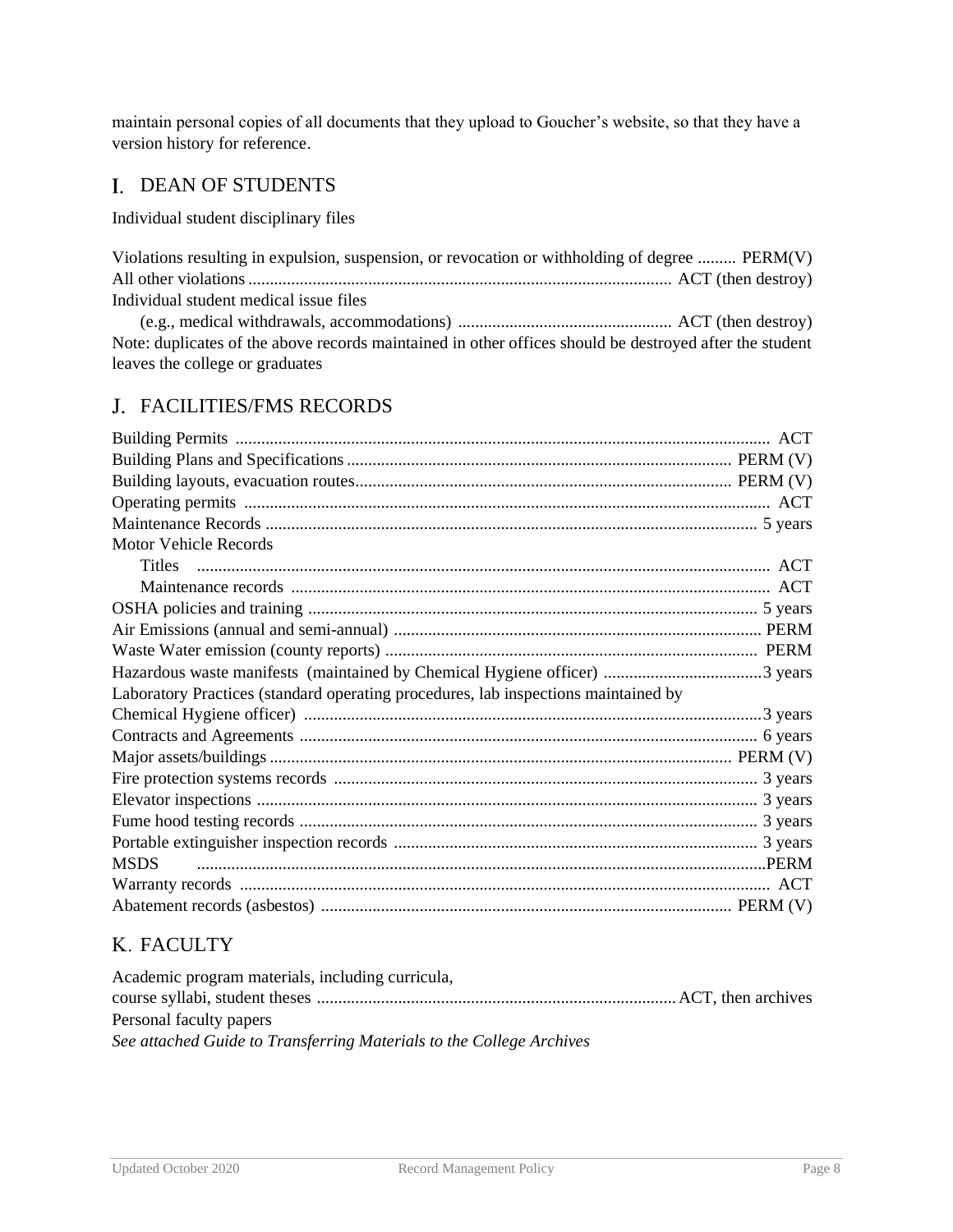### L. FINANCE/BUSINESS/COMPTROLLER'S OFFICE

#### FEDERAL TAX RECORDS (V)

#### **ACCOUNTS RECEIVABLE RECORDS (V)**

#### ACCOUNTS PAYABLE RECORDS (V)

\*Certain contracts may need to be retained longer, such as construction agreements, warranty agreements and agreements relating to major assets and buildings. Some of these are noted in other sections of this policy. Questions should be referred to legal counsel.

#### CAPITAL PROPERTY RECORDS (V)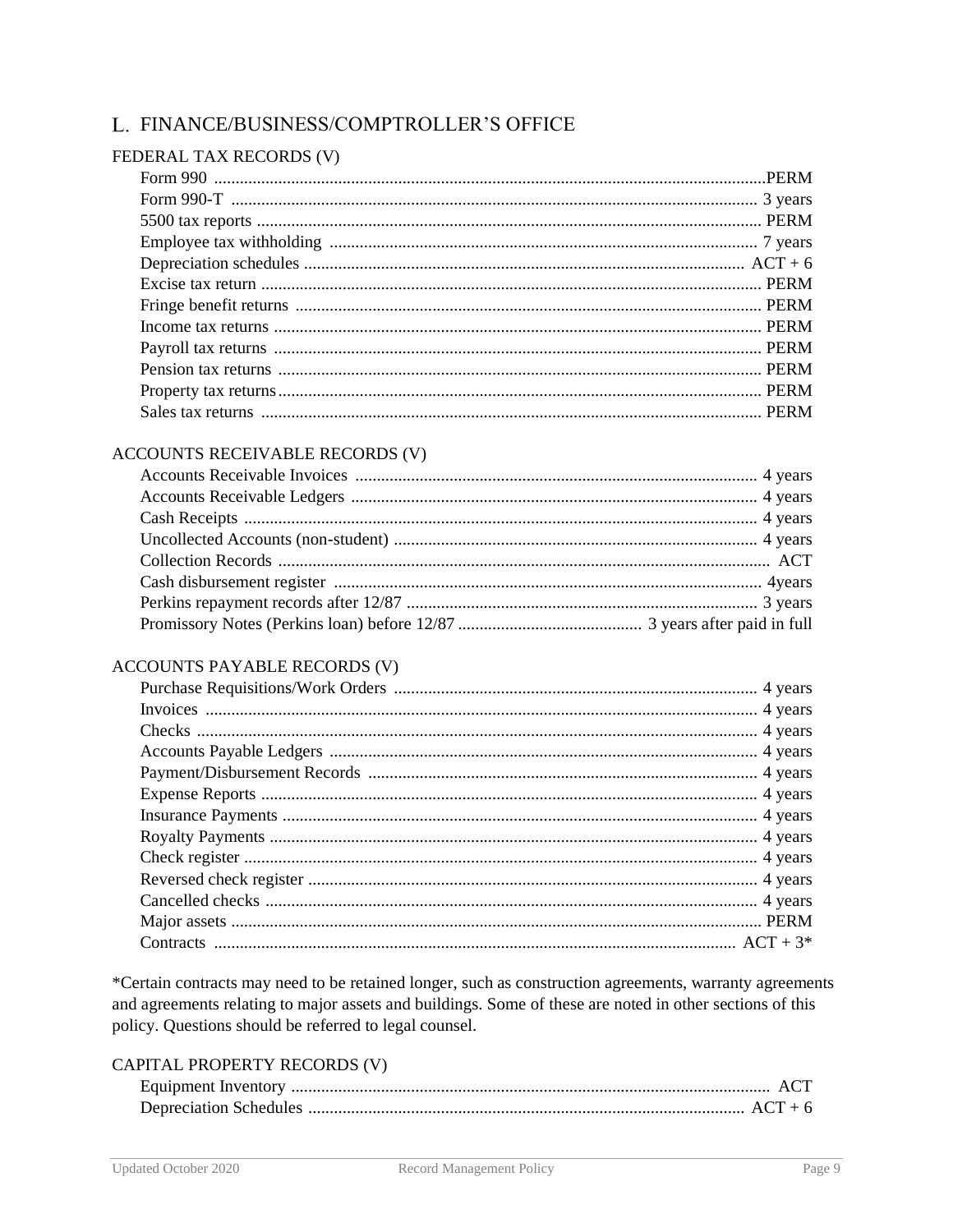#### **INSURANCE**

#### FINANCIAL RECORDS (V)

| Sponsored research awards |
|---------------------------|
|                           |
|                           |

\* (for indirect cost rate proposals or cost allocations plans, contact legal counsel)

### M. FINANCIAL AID

### N. HEALTH AND COUNSELLING CENTER

### **O. HUMAN RESOURCES**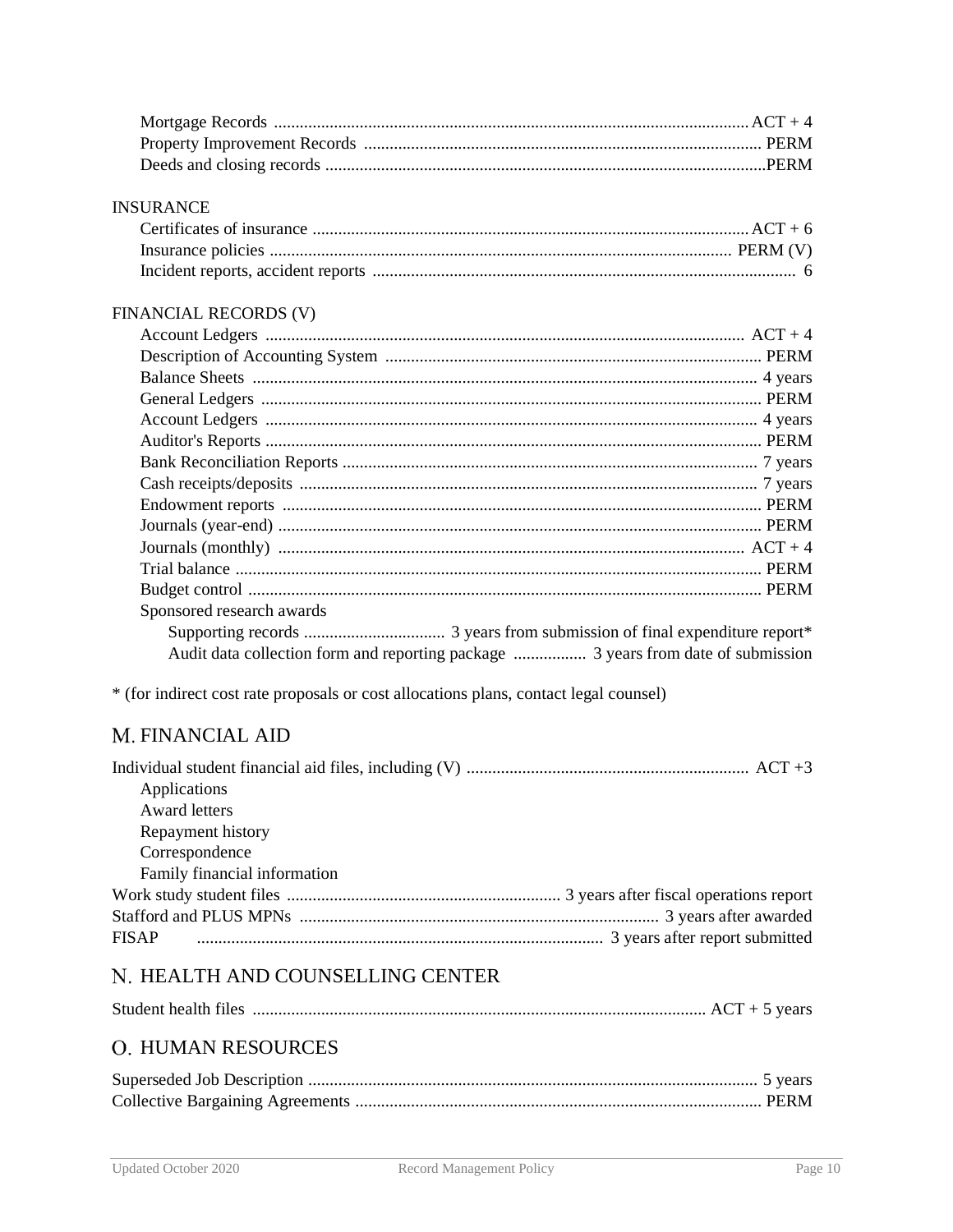| PERSONNEL FILES (including student employees) (V)                                                 |          |
|---------------------------------------------------------------------------------------------------|----------|
| Individual Applicants Who Are Not Hired                                                           |          |
|                                                                                                   |          |
| Note: $ACT = hiring$ date of successful applicant                                                 |          |
|                                                                                                   |          |
|                                                                                                   |          |
|                                                                                                   |          |
|                                                                                                   |          |
| Personnel file, containing                                                                        |          |
| <b>Employment Applications</b><br>$\bullet$                                                       |          |
| <b>Background Investigation Results</b><br>٠                                                      |          |
| Resumes<br>$\bullet$                                                                              |          |
| <b>Beneficiary Designation</b>                                                                    |          |
| Promotions<br>$\bullet$                                                                           |          |
| <b>Attendance Records</b>                                                                         |          |
| <b>Employee Evaluations</b>                                                                       |          |
| ٠                                                                                                 |          |
| Transfers<br>$\bullet$                                                                            |          |
| <b>Personnel Actions</b><br>$\bullet$                                                             |          |
| Disciplinary Warnings and Actions<br>٠                                                            |          |
| <b>Layoff or Termination Notices</b>                                                              |          |
| Letters of Recommendation                                                                         |          |
|                                                                                                   |          |
| <b>MEDICAL FILES (V)</b>                                                                          |          |
| (faculty and staff; medical records are maintained in separate general medical file separate from |          |
| personnel file while employee is Active, then added to personnel file upon employee's departure)  |          |
|                                                                                                   |          |
| Employee medical file including examinations, doctor records correspondence and                   |          |
|                                                                                                   |          |
| Workers comp claims                                                                               |          |
|                                                                                                   | 30 years |
|                                                                                                   |          |
| (OSHA 300 Log, the privacy case list (if one exists), the annual summary,                         |          |
| and the OSHA 301 Incident Report forms)                                                           |          |
|                                                                                                   |          |
| Drug and alcohol test results                                                                     |          |
|                                                                                                   |          |
|                                                                                                   |          |
|                                                                                                   |          |
| <b>RECRUITMENT FILES</b>                                                                          |          |
|                                                                                                   |          |
| Search committee records, including employment applications, resumes,                             |          |
|                                                                                                   |          |
|                                                                                                   |          |
|                                                                                                   |          |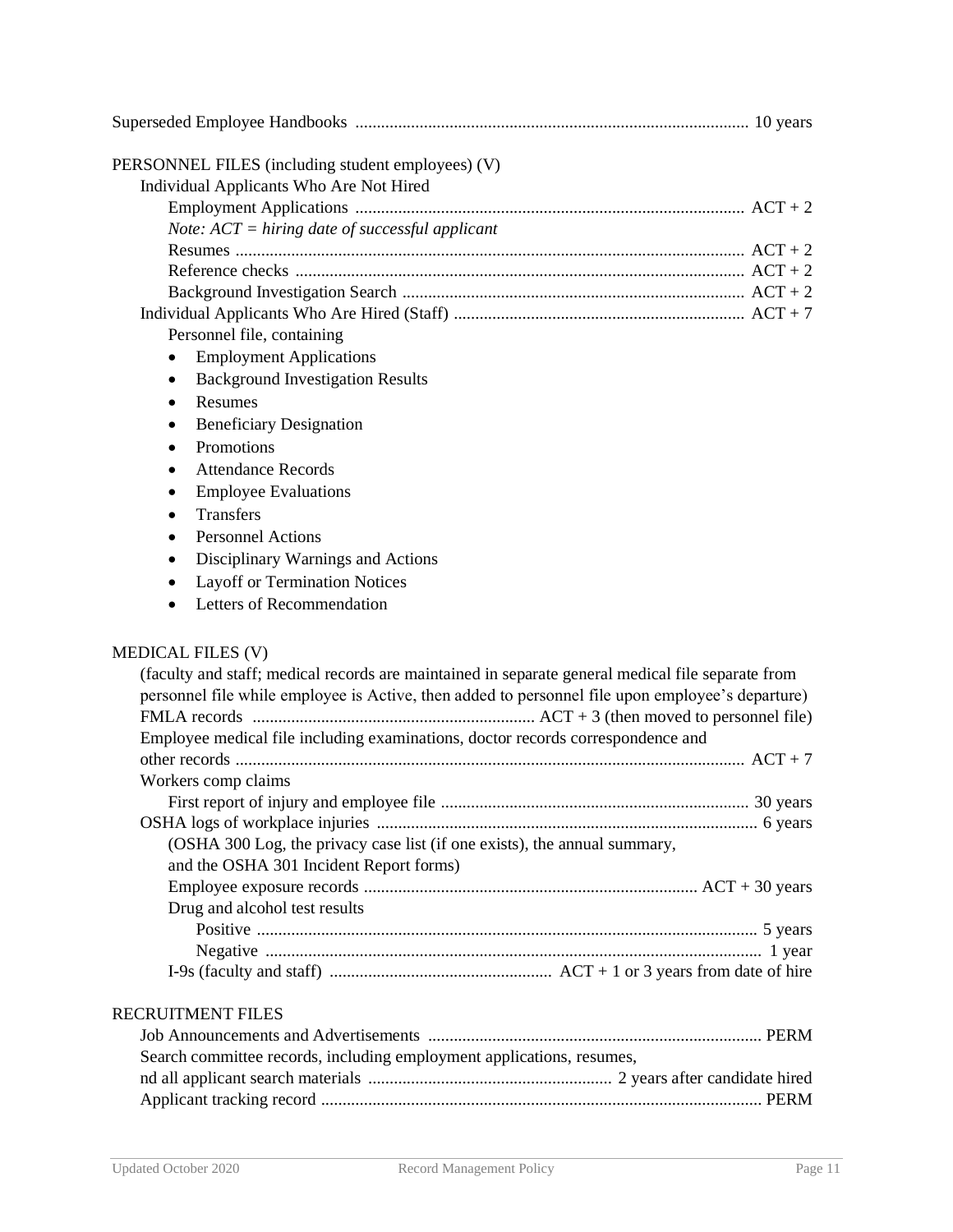| PAYROLL RECORDS (Vault in Comptroller's Office) (V)                                      |
|------------------------------------------------------------------------------------------|
|                                                                                          |
|                                                                                          |
|                                                                                          |
|                                                                                          |
|                                                                                          |
|                                                                                          |
|                                                                                          |
|                                                                                          |
|                                                                                          |
| PENSION AND BENEFITS RECORDS (V)<br>Individual Employee File                             |
|                                                                                          |
|                                                                                          |
|                                                                                          |
| <b>General Files</b>                                                                     |
| Benefit plan documents, disclosure of plan description, annual reports                   |
|                                                                                          |
| All recorded information used in compiling required reports (such as vouchers,           |
| worksheets, receipts, applicable resolutions, and participants' elections and deferrals) |
|                                                                                          |
| NOTE: for historical reasons, plan documents should be maintained permanently.           |
| Health Insurance Portability and Accountability Act (HIPPA)                              |
|                                                                                          |

### P. INSTITUTIONAL AND LEGAL RECORDS

### **LITIGATION RECORDS**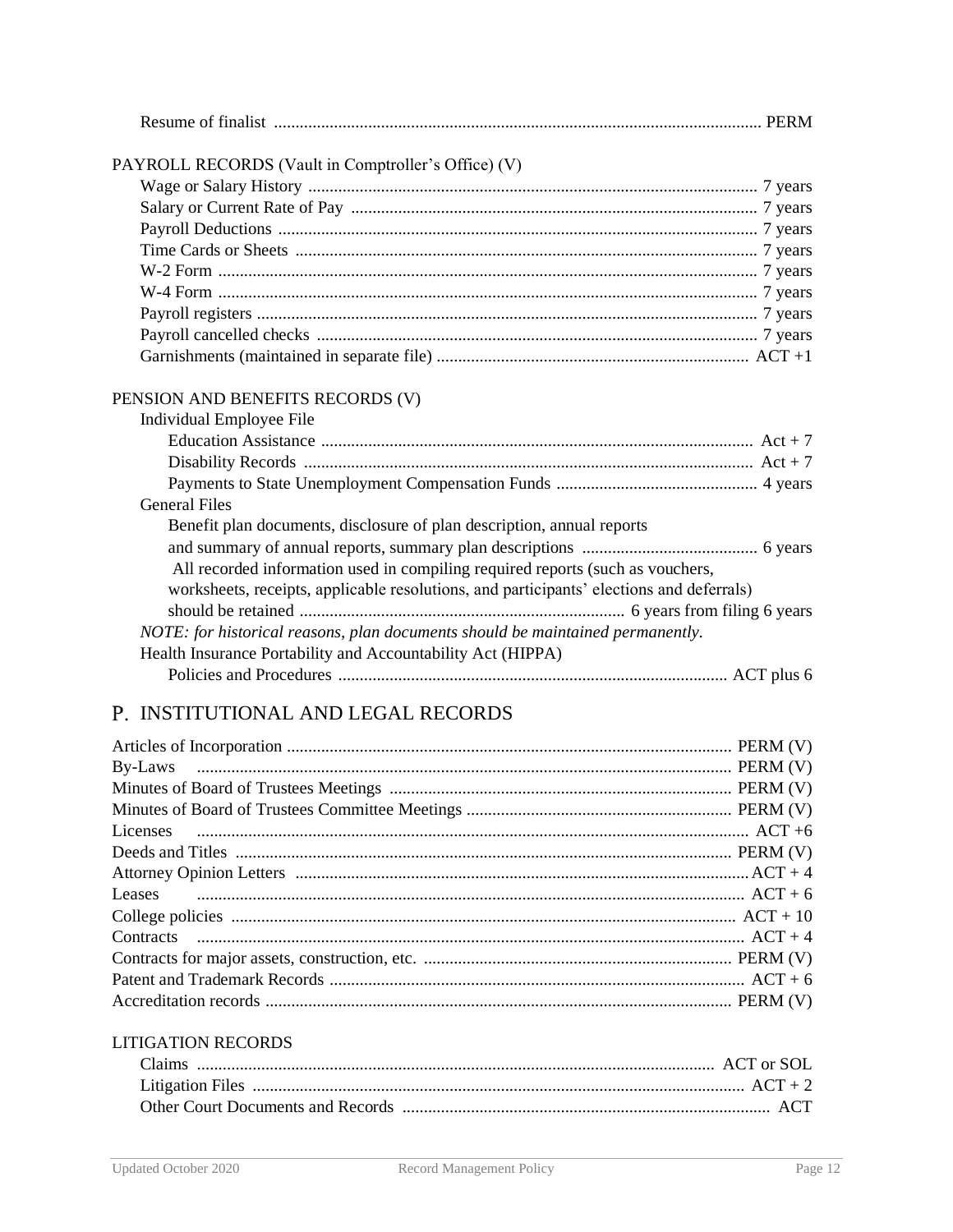### Q. INSTITUTIONAL RESEARCH

### OFFICE OF GLOBAL EDUCATION

| Individual student files |  |
|--------------------------|--|
|                          |  |

### S. PROVOST'S OFFICE

#### FACULTY FILES

| Full and half-time faculty files (V): |  |
|---------------------------------------|--|
|                                       |  |
|                                       |  |
| Curriculum Vitae                      |  |
|                                       |  |
|                                       |  |
|                                       |  |
|                                       |  |

#### LEAVE INFORMATION

| Tenure Review (preliminary, tenure and promotion files)* |  |
|----------------------------------------------------------|--|
|                                                          |  |
|                                                          |  |

\*These guidelines apply to tenure materials forwarded to the Provost's office by the RPT committee. The RPT committee guidelines regarding retention and disposal of RPT candidate materials apply to materials while in the committee's possession.

NOTE: for any faculty member that leaves the college due to negative RPT review, all records are retained for ACT + 5 years (instead of ACT), then maintained as described above for full and half-time faculty.

| PART-TIME FACULTY FOLDERS (V) |  |
|-------------------------------|--|
|                               |  |
|                               |  |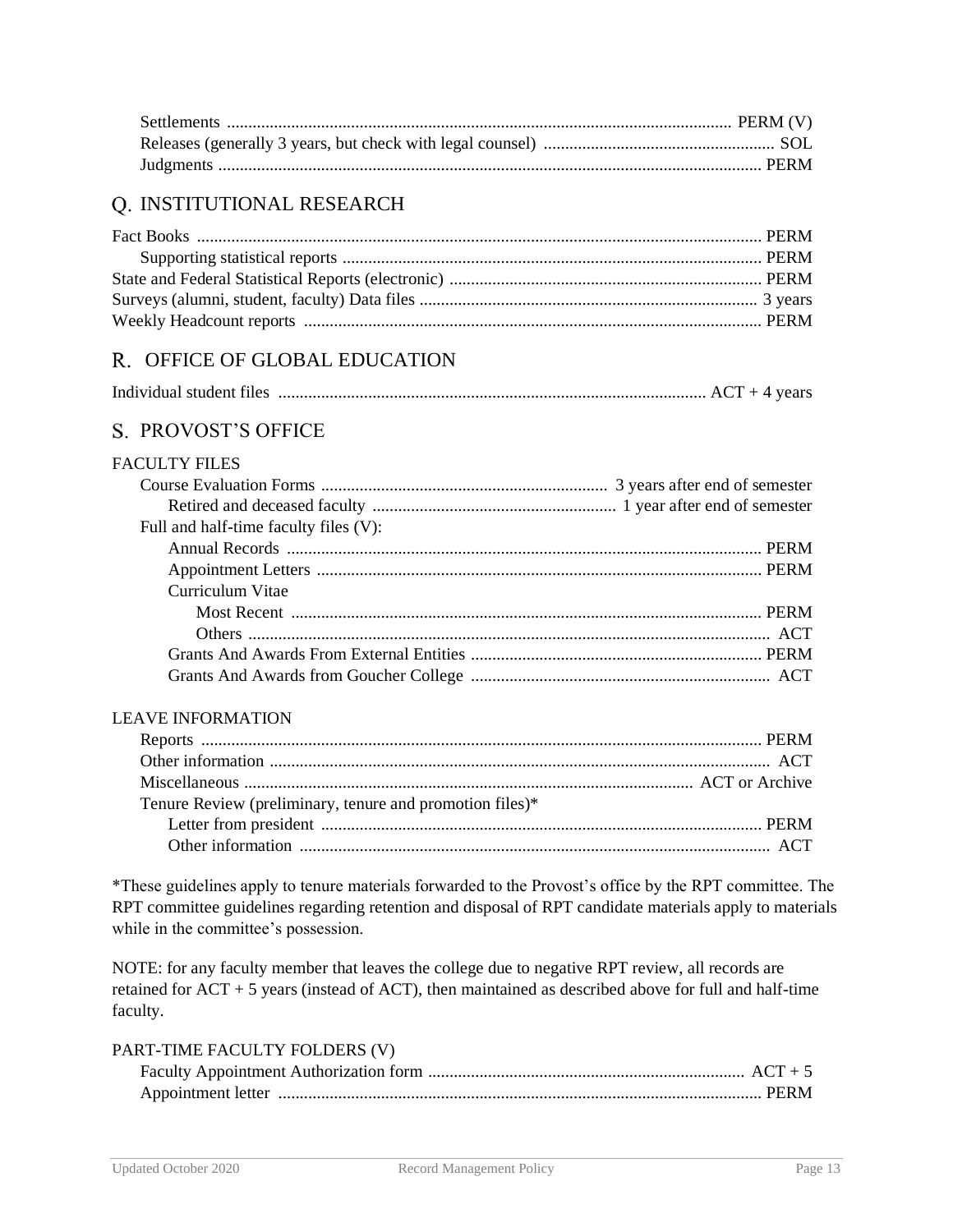| ACADEMIC SEARCH FILES $\ldots$ $\ldots$ $\ldots$ $\ldots$ $\ldots$ $\ldots$ $\ldots$ $\ldots$ $\ldots$ $\ldots$ $\ldots$ $\ldots$ $\ldots$ $\ldots$ $\ldots$ $\ldots$ $\ldots$ $\ldots$ $\ldots$ $\ldots$ $\ldots$ $\ldots$ $\ldots$ $\ldots$ $\ldots$ $\ldots$ $\ldots$ $\ldots$ $\ldots$ $\ldots$ $\ldots$ $\ldots$ $\ldots$ |  |
|--------------------------------------------------------------------------------------------------------------------------------------------------------------------------------------------------------------------------------------------------------------------------------------------------------------------------------|--|
| Note: $ACT = hiring$ date of successful applicant                                                                                                                                                                                                                                                                              |  |

#### **VISA RECORDS**

| H <sub>1</sub> b files | vears |
|------------------------|-------|
|                        |       |

### T. CAMPUS SAFETY

### **U. REGISTRAR**

| INDIVIDUAL STUDENT RECORDS (V)                                                   |  |
|----------------------------------------------------------------------------------|--|
|                                                                                  |  |
|                                                                                  |  |
|                                                                                  |  |
|                                                                                  |  |
|                                                                                  |  |
|                                                                                  |  |
|                                                                                  |  |
|                                                                                  |  |
|                                                                                  |  |
|                                                                                  |  |
|                                                                                  |  |
|                                                                                  |  |
|                                                                                  |  |
|                                                                                  |  |
|                                                                                  |  |
|                                                                                  |  |
|                                                                                  |  |
| Disciplinary and Honor Code Violation Files resulting in expulsion or suspension |  |
| (maintained separately from academic files in Dean of Student's and Associate    |  |
|                                                                                  |  |
|                                                                                  |  |
|                                                                                  |  |
|                                                                                  |  |
|                                                                                  |  |
|                                                                                  |  |
|                                                                                  |  |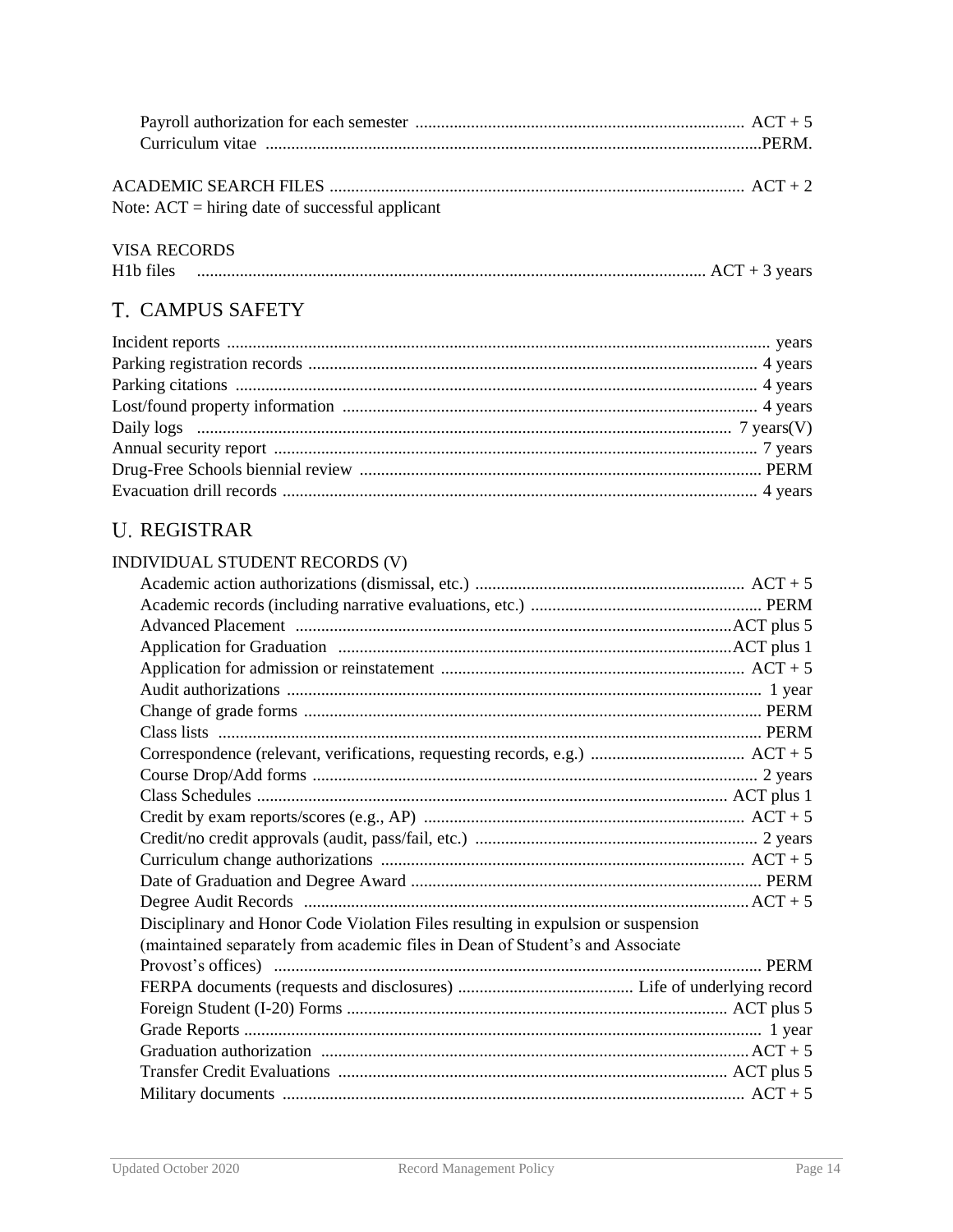### V. STUDENT ACTIVITIES AND ENGAGEMENT

| Clubs, associations, SGA |  |
|--------------------------|--|
|                          |  |
|                          |  |
|                          |  |
|                          |  |
|                          |  |

### ACADEMIC PROGRAMS AND FACULTY COMMITTEE FILES

(including academic departments, divisions, task-forces, and other college working groups)

Academic programs and faculty committee files are critical for documenting the history of the college and should be kept, managed, and archived in a manner consistent with the guidelines provided in this policy. Each program and committee should establish an ongoing process of records management for the program to ensure that personnel transitions do not interrupt ongoing records management. If a current committee chair or program director maintains records in his or her own office or on his or her own computer exclusively, that individual is responsible for transferring all electronic and paper records to the operational assistant or next committee chair when his or her term ends, so that record-keeping and management is not interrupted. In the case of confidential materials in the possession of the chair or progam director, those should be marked as such (and placed in a sealed envelope, if appropriate) and maintained within the program/ committee files. Personnel records in the possession of the program (including records relating to student employees) should be forwarded to the Department of Human Resources when the employee is no longer employed by the college. The operational assistant(s) are a key link in long term maintenance of program records. The assistants should be entrusted with knowledge of all program records and assist in their maintenance, even if the records are physically kept in the program director or head's office.

These records may be transferred to the archives once they are inactive and/or have met their retention schedule. Please see the Guide to Transferring Records to the College Archives for additional information.

| Correspondence, memoranda other documentation related to significant |  |
|----------------------------------------------------------------------|--|
|                                                                      |  |
|                                                                      |  |
|                                                                      |  |
|                                                                      |  |
|                                                                      |  |
|                                                                      |  |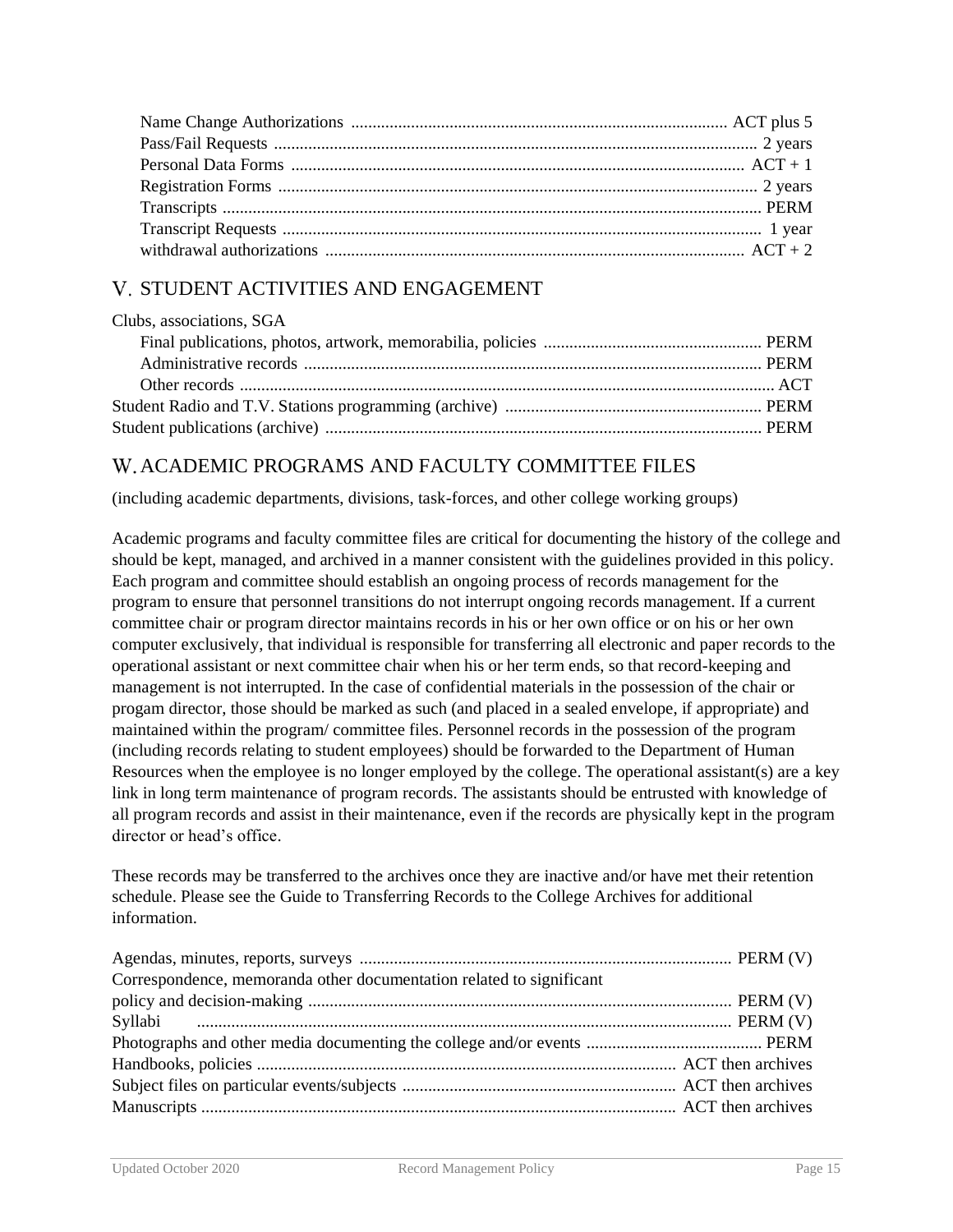\*Certain contracts may need to be retained longer, such as construction agreements, warranty agreements and agreements relating to major assets and buildings. Some of these are noted in other sections of this policy. Questions should be referred to legal counsel.

*Note: The archives actively collects the personal papers of faculty as a separate group from the college's records. Faculty should work with the curator if they are considering leaving papers to the college.*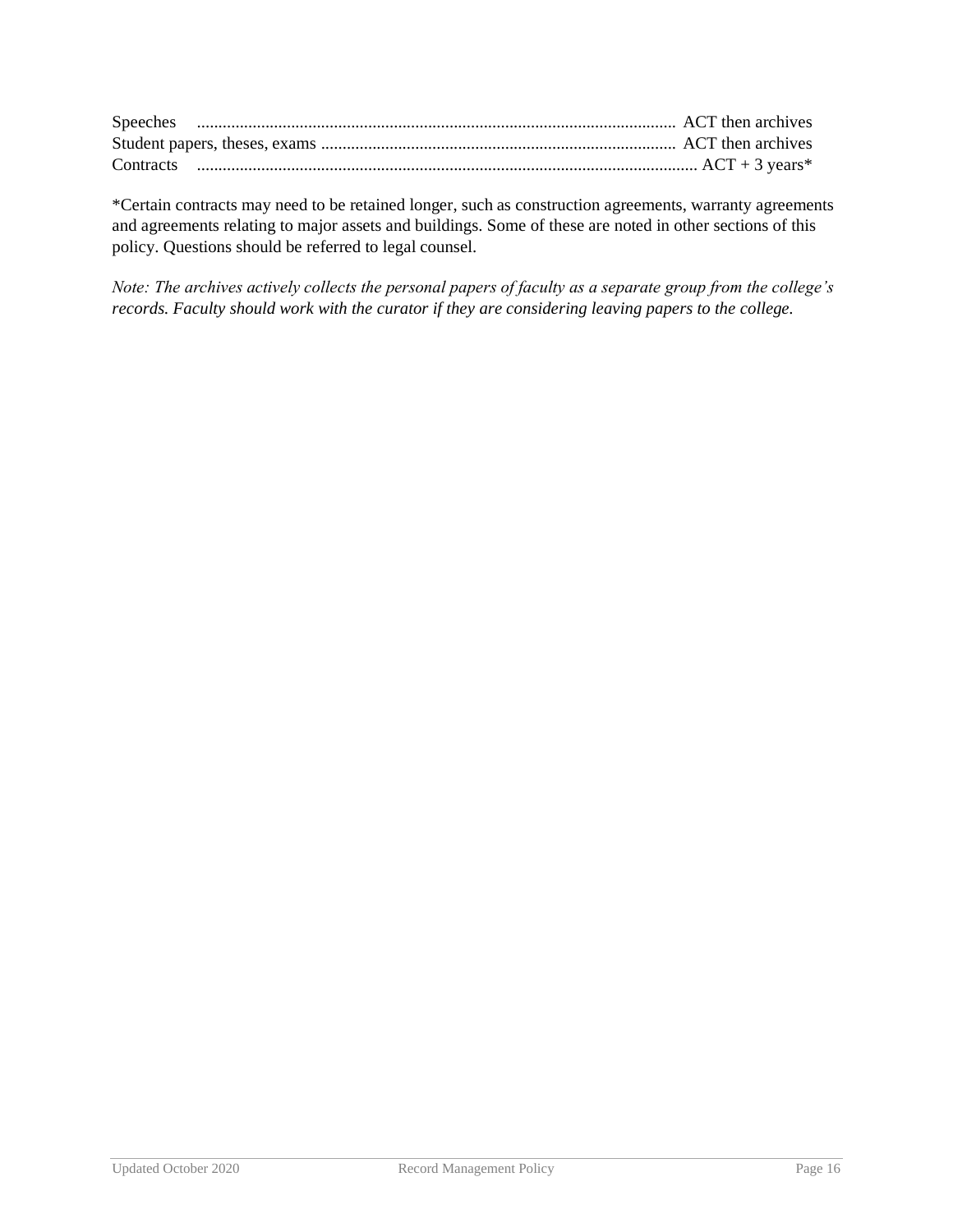## APPENDIX A Special Collections & Archives Guide to Transferring Materials to the College Archives

The Goucher College Archives is the college's official repository for all historically valuable non-current records generated and received by college offices and employees during the course of official college business. Permanently valuable historical records document the growth and development of the college, including its physical plant and grounds, curriculum and research, relationship with the local community, and the activities of its student body, faculty, and alumnae/i. Current or active records are documents that must be consulted frequently or accessed immediately for legal, operational, or administrative policy purposes. Some of these will eventually come to the archives; others will be destroyed.

Please see the Goucher College Records Management Policy that determines the college's official records retention schedule. Once records have met their retention schedule, they will either be disposed of or transferred to the archives for permanent retention. Some records may be closed for 25 years or longer, depending on the nature or the records and may only be used by permission.

### **I. SELECTING MATERIAL – FOR COLLEGE ARCHIVES, OFFICIAL RECORDS**

The curator of special collections and archives is always available to work with faculty and staff to determine what materials to transfer.

#### Types of records to transfer to the archives

In general, significant records created in the conduct of college business are appropriate for transfer to the archives. Also, records that chronicle a department's activities are part of the institutional memory and would be helpful to future students and historians. Records that are valuable to understanding the organizational culture, differing points of view, and how decisions were made should also be preserved. Many of these records will be closed for 25 years and only accessible with special permission. Specific records appropriate for the archives include:

- Constitutions and by-laws, minutes and proceedings, transcripts, and lists of officers of the varied official college offices and governing bodies
- Select office files, including incoming and outgoing official correspondence and memoranda and subject files related to projects, activities, functions, and special events
- Annual budgets
- Historical files related to policy and decision-making, committee and task force reports, and surveys
- Manuscripts, lectures, speeches
- Publications: two copies of all newsletters, brochures, journals, handbooks, monographs, programs, posters and announcements issued by the college or its departments. The college archives should be on all official mailing lists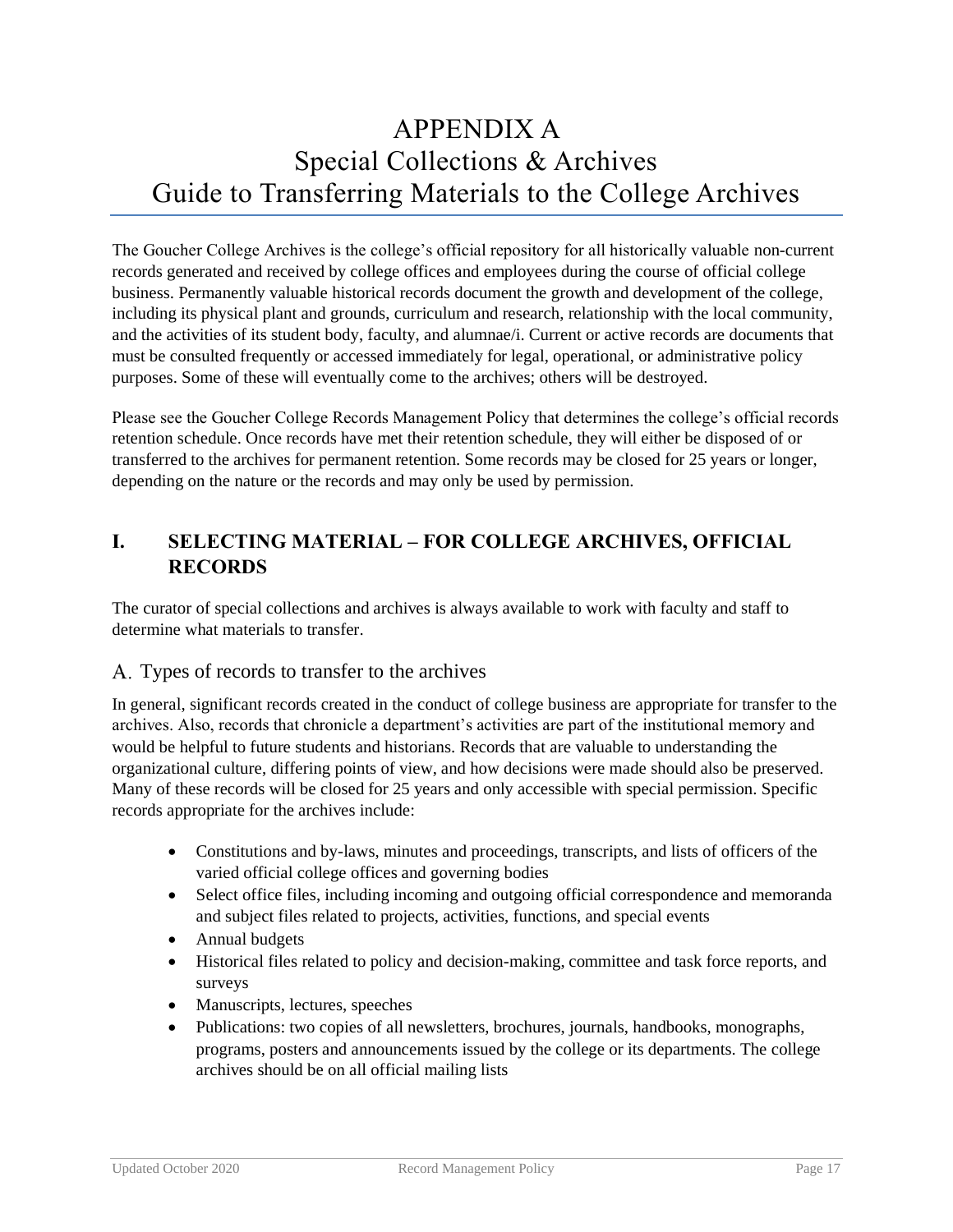- Reports of external groups about the college, including surveys, audits, accreditation reports, and planning documents
- Academic program materials, including curricula, feasibility studies, class schedules, and course syllabi
- Audiovisuals, including photographs, negatives, and transparencies; maps, plans, films, sound and video recordings, microforms and other illustrative media. PLEASE LABEL AND IDENTIFY THESE MATERIALS AS COMPLETELY AS POSSIBLE.
- Records and minutes of campus organizations funded and/or sponsored by the college
- Artifacts and memorabilia of permanent significance to the college's history
- B. Records that generally are disposed of after their current use
	- Records of specific financial transactions
	- Routine correspondence of transmittal and acknowledgement
	- Correspondence not specifically addressed, such as circulars and memoranda, except for one record copy maintained by the generating office
	- General administrative and management files
	- Student academic and employment records
	- Recommendations and other personnel files that were to be destroyed after use; e.g., search committee files on individuals not hired by Goucher College
	- Replies to questionnaires once the results are recorded and published

### **II. PERSONAL FACULTY PAPERS—FOR SPECIAL COLLECTIONS, NON-OFFICIAL RECORDS**

The college collects the papers of faculty for the Special Collections. These are materials not produced while conducting official college business. The line between institutional and personal records may be difficult to determine, so please contact the curator with questions.

The Special Collections consist of non-official materials such as rare books, personal papers, manuscript collections, objects, artifacts, institutional/organizational records, and other materials that reflect the history of the college, curriculum, programs, current collection strengths, and the history of Baltimore and Maryland.

A. Material of particular interest for Special Collections

- Biographical material, including curriculum vitae, resumes, published and unpublished biographical sketches, and memoirs, reminiscences, and wills
- Correspondence: outgoing and incoming letters relating to all facets of one's career, including correspondence with colleagues, publishers, organizations; personal letters to and from friends, relatives, and business associates
- Business or organizational records: agendas, minutes, reports, correspondence, annual reports, charters, articles of incorporation, constitutions, by-laws, handbooks, newsletters or other publications, organizational charts, brochures, and press releases
- Published articles and monographs; drafts and manuscripts of articles, papers, books, and speeches, critical works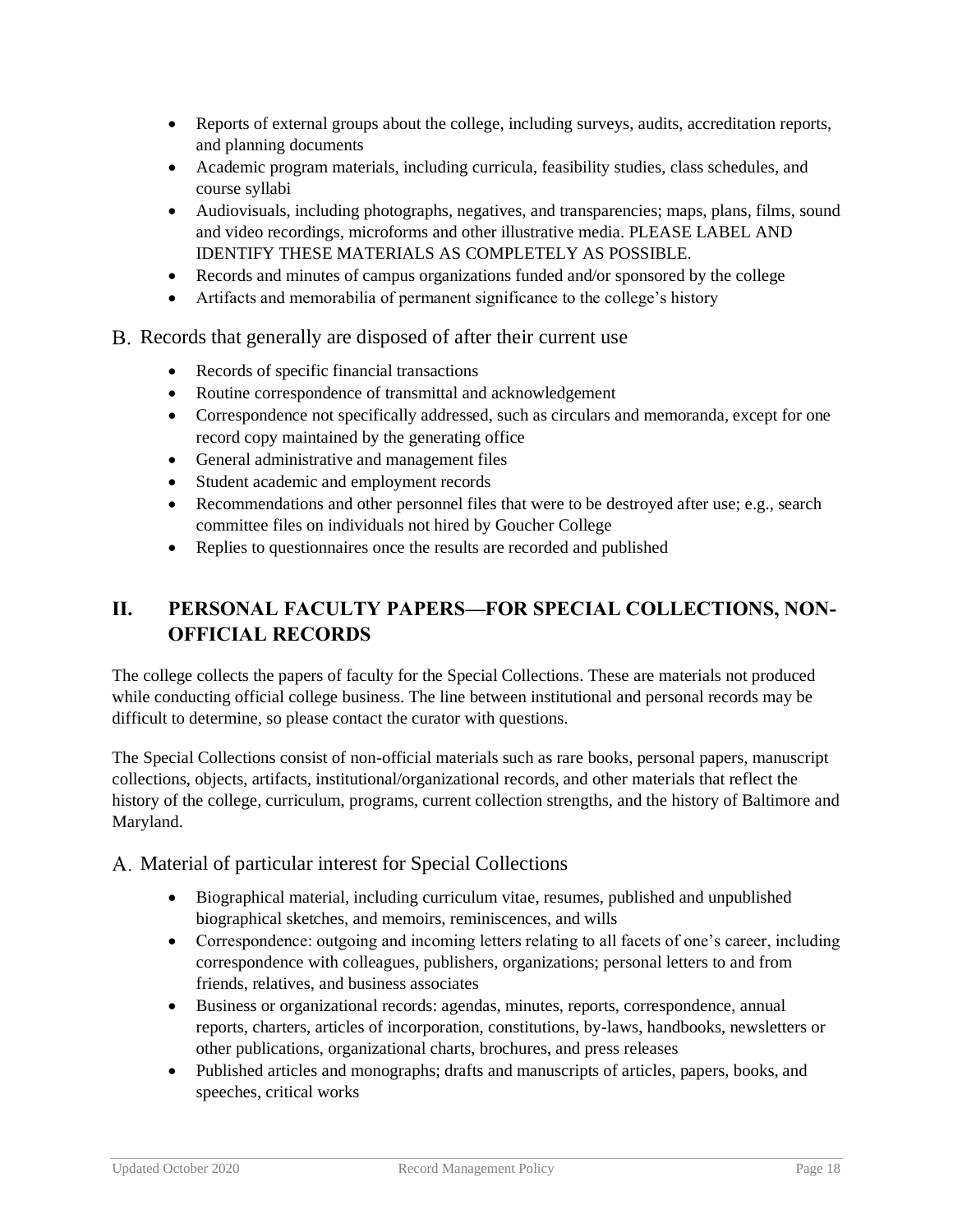- Audiovisuals, including photographs, films, and sound and video recordings
- Photographs: prints, negatives, slides
- Typescripts, drafts, and galleys of publications, when they reflect the creative process
- Books, research papers, articles, and reprints written by others unless of direct significance
- Research notes and data, if a summary is not available
- Memorabilia, scrapbooks, diaries, notebooks, journals
- Maps, printed items
- Research files: outlines, research designs, raw data, notes, analyses, and reports of findings

#### Records that should not be transferred to the Archives without prior consultation:

- Human resources, payroll, or otherwise confidential material
- Detailed financial records, canceled checks, and bills/receipts
- Grade books and rosters
- Non-personally addressed mail and routine letters of transmittal and acknowledgement
- Junk mail, duplicates, mailing lists, and date books and calendars
- Routine correspondence, including memoranda and letters of transmittal and acknowledgement
- Duplicates and multiple copies of publications
- Artifacts and memorabilia unless of particular significance to the college

#### **III. PREPARING MATERIAL**

The following measures are helpful prior to transferring materials. The curator is available to assist in this process.

- A. Pack records in boxes.
	- Do not overfill boxes. Use records storage boxes if possible (approx 15  $\frac{1}{2}$ " x 12" x 10  $\frac{1}{2}$ ").
- B. Put documents in folders before packing into boxes. Please do not put loose papers in boxes.
	- Label folders if possible, with subjects and dates.
	- Remove hanging holders.
	- If materials are in binders, keep in binders and place in box.
- C. Box similar materials together—do not mix different kinds of files.
	- Separate boxes for work done in separate areas/projects. For example, keep records related to work on a faculty committee separate from papers related to work on a city commission.
	- Separate boxes for different series or types of material. For example, keep public relations materials separate from general correspondence.
	- Keep physical types separate. For example, do not mix videotapes, paper press releases and photographs all together.